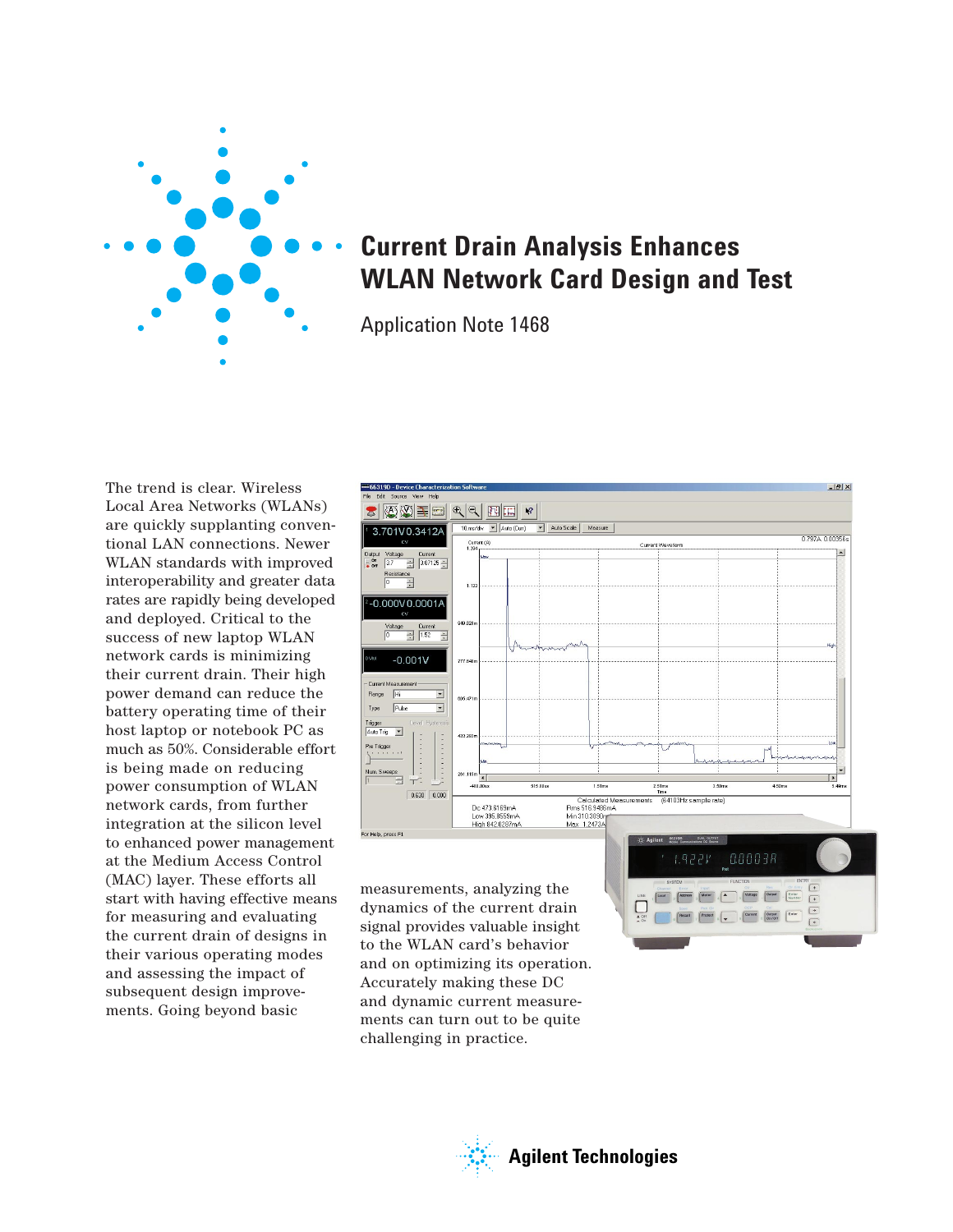## **Agilent DC sources and application software simplify measurement and analysis of current drain consumption on WLAN network cards**

The Agilent 66319B and 66321B DC Sources have specialized capabilities suited for powering and measuring the current drain on WLAN network cards during test, whether for R&D, design verification, or manufacturing. The Agilent 14565B Device Characterization Software captures, analyzes, and visualizes dynamic current drain activity over long periods, making it ideal for evaluating and optimizing power consumption of WLAN network cards in R&D and verification testing.

This application note demonstrates how these products can be applied to simplify the complex task of accurately measuring and evaluating the current drain of a WLAN network card for its various operating modes, in this case an 802.11a WLAN card.

## **Key Operating States and Modes for Current Drain Measurements**

WLAN network cards typically feature multiple operating states to enhance their performance as a networked device, while still minimizing power consumption.

As a minimum the operating states include:

1 Active/transmit state

2.Active/receive state

3.Sleep state(s)

These operating states each have a specific level of activity with a corresponding level of power consumption. There may be several sleep states having different power levels with corresponding wake up times. The MAC determines the state of operation. The DC current drain for each of these states is a good indicator of correct operation and hence, is useful to measure, whether for R&D, verification, or manufacturing test. These states, however, being under control of the MAC, are not typically directly selectable, making it difficult to measure their respective current drains.

There are various power savings settings that can be selected, such as:

- 1.Power savings-off (always active mode) setting
- 2.Normal power savings-on (doze mode) setting
- 3.Maximum power savings-on (deeper doze mode) setting

The power savings-off setting provides the fastest level of response, as all sub circuits on the WLAN card are always active. Operation switches back and forth between transmit and receive states as needed. Depending on the power savings-on setting selected, the MAC will switch the WLAN card into, and have it spend a portion of its time in a sleep state, periodically switching back to the active states to check for messages. Deeper dose mode shuts more of the card's circuits down and takes longer to wake up again. When awakened, the WLAN card will remain active until it is told it is no longer needed.

The relative amount of time the WLAN card remains in each of its various states depends on the use activity and MAC power management design. Good use models need to account for extremely random use nature. Developing more effective power management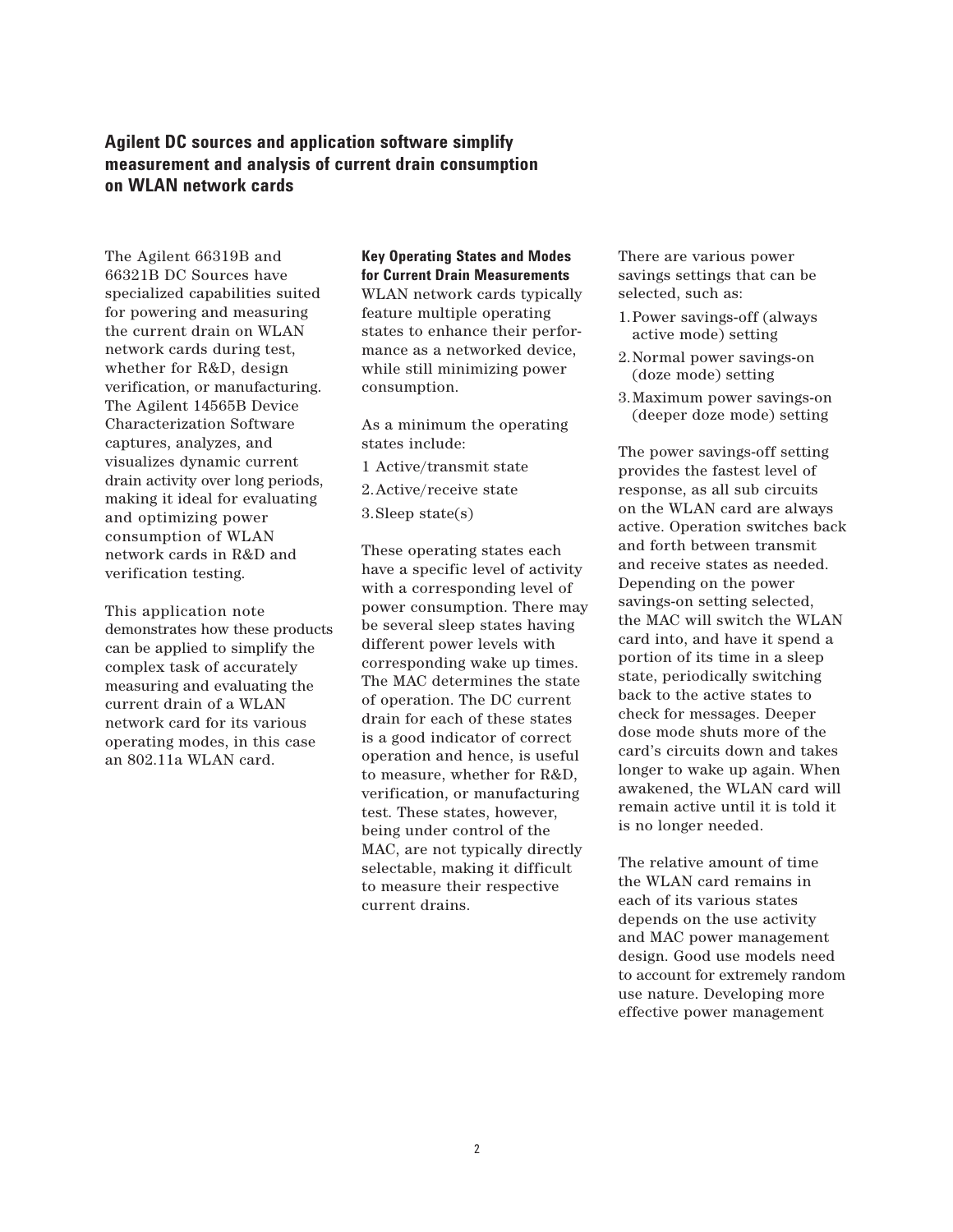algorithms requires running representative long-term use models while measuring the corresponding current drain for the duration of the trial.

#### **WLAN Network Card Test Set Up**

The test set up is depicted in **Figure 1**. A WLAN network card and laptop is referred to as a Station. A commercial PCMCIA extender card provides access to  $V_{cc}$  and ground for powering and making current drain measurements on the WLAN card under test, while interfacing it to the Station laptop. An Agilent 66319B DC source is used to directly power the WLAN card, after removing the extender card jumpers to isolate the laptop's PCMCIA V<sub>cc</sub> output.

Powering the WLAN card directly with the 66319B DC source has some advantages:

- A stable and accurate DC voltage powers the DUT.
- The wide range of DUT drain currents can be accurately measured directly by the DC source for all of the DUT operating modes. As such, an external shunt, which degrades the source voltage's regulation, is not needed.
- It has a built-in high-speed digitizer for acquiring dynamic current drain signals.

When powering the WLAN card directly from an external power supply, PCMCIA hot swap operation has to be considered. This feature

allows PCMCIA I/O cards to be swapped out while the laptop is on. It is important that  $V_{cc}$ is present before the digital I/O is engaged to avoid possible damage to a PCMCIA I/O card.

Key to making advanced measurements for visualizing and analyzing the dynamics of the current drain signal is a means for high-speed digitization and subsequent display for short and long periods of time. The Agilent 14565B software in conjunction with the 66319B DC source provides a convenient means for accomplishing this task.



**Figure 1.** WLAN network card test set up configuration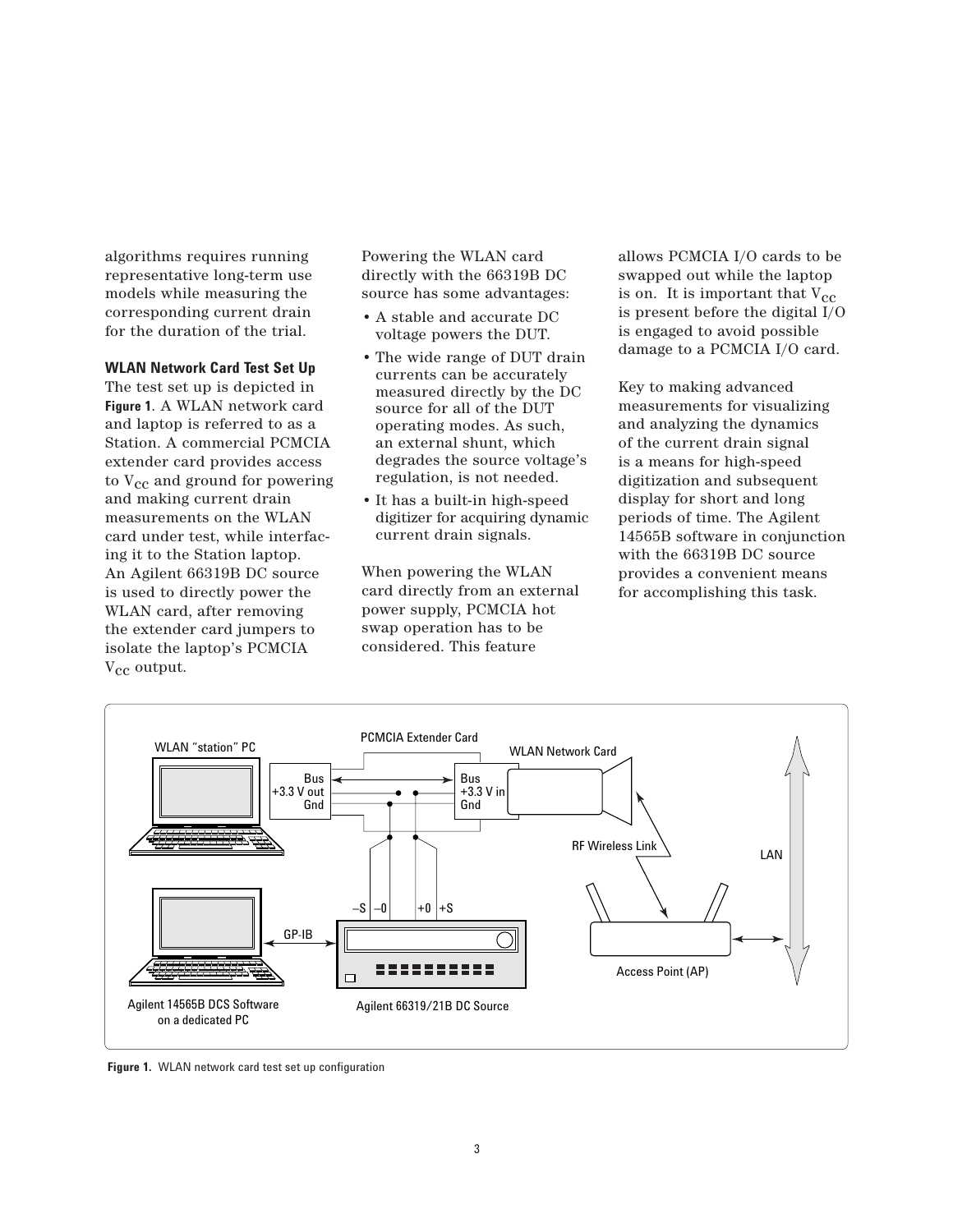

**Figure 2.** WLAN Card Idle Active Current Drain Waveform Capture



**Figure 3.** WLAN Card Transmit Beacon Current Drain Pulse

### **Active Mode Operation and Current Drain Measurement Results**

The 14565B software, set to its Waveform Capture Mode, was used to acquire three seconds of the WLAN card's active mode operation current drain, sampled at a high rate, as shown in **Figure 2**. The WLAN card was communicating to the Access Point (AP) but otherwise idle. Several things become apparent reviewing the signal's dynamic characteristics:

- The active receive current drain level is the 0.5 Hz square wave switching between 336 mA and 345 mA. This pulsing is due to a blinking indicator LED. The receive current drain is found to be 341.1 mA when correctly averaged.
- The pulses riding on top of this current waveform are active transmit bursts related to the RF beacon signal. These pulses occur approximately every 100 msec for this mode of operation.
- An expanded view of a transmit pulse is shown in **Figure 3**. It is found that the transmit current level is 20 mA greater that the receive level. At 3 msec wide these beacon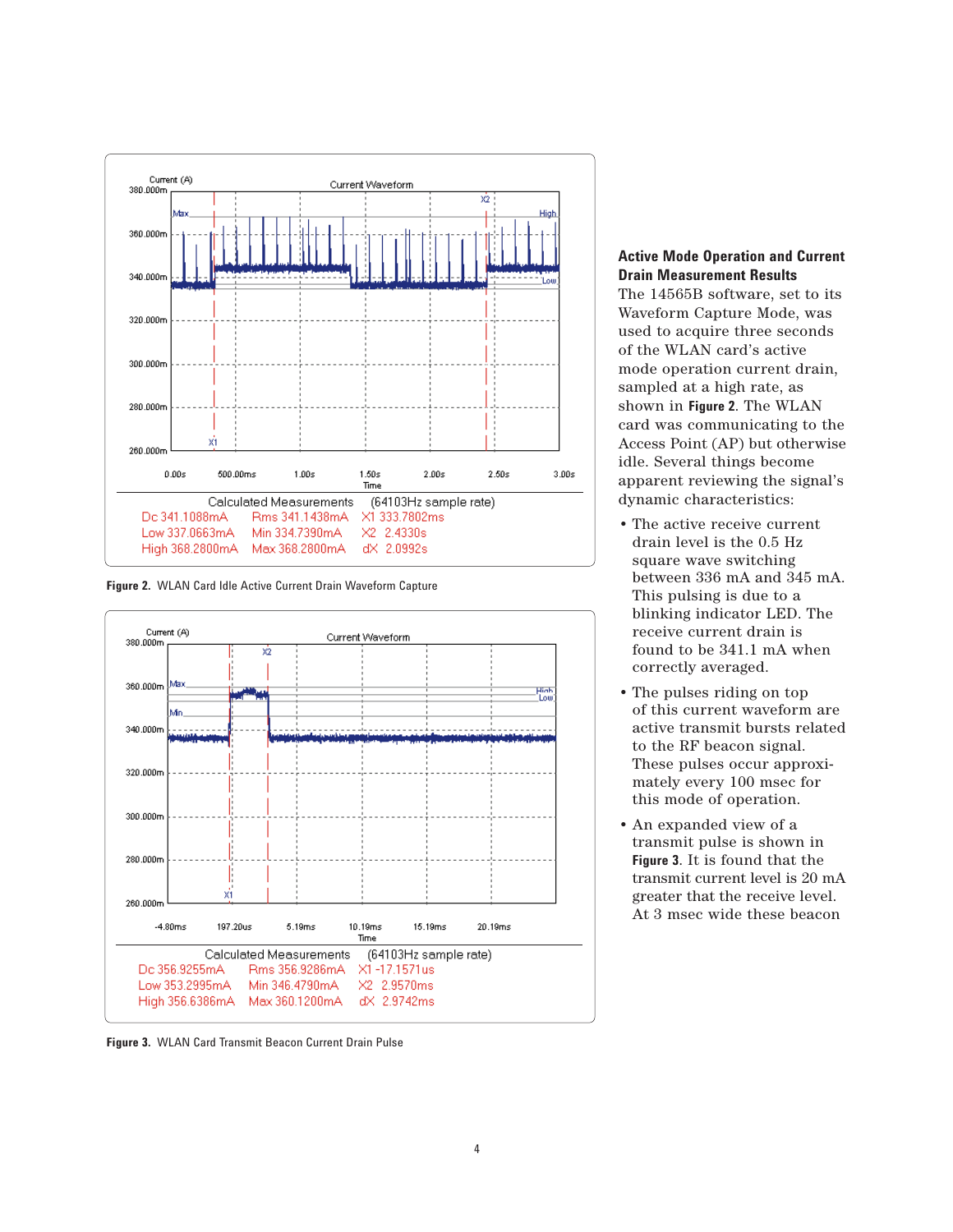transmit pulses are contributing approximately only an additional 0.6 mA to the average current drain. In contrast to this idle activity, when data is being actively uploaded, the data payloads and resulting transmit pulse widths get correspondingly longer.

Making average current-drain measurements or low-speed sampled measurements do not provide this desired level of insight and amount of results. Even the basic values, the receive and transmit current levels, and average current drain, can all be determined by a single signal capture. Beyond this, multiple details and insights on the card's internal activities are now readily observable, as illustrated here.



**Figure 4.** WLAN Card Doze Mode Current Drain Waveform Capture

## **Doze Mode Operation and Current Drain Measurement Results**

When a power savings-on setting is selected and the Station is idle for a sufficient period, it drops into a doze mode. The WLAN card's doze mode current drain waveform is shown in **Figure 4**. For this example it was found that:

- The average current drain for doze mode is measured to be 22 mA. This low current level greatly extends battery life while in this mode.
- Approximately every 1.024 seconds the Station wakes up and registers with the AP. The resulting 330 mA, 2 msec long transmit current drain pulses contribute an average of approximately 0.6 mA, or 3 % to the doze mode current drain.
- The baseline sleep state current drain is 21.4 mA.

Again, much more insight and amount of results are obtained over other means used to measure current drain. In addition, high peak currents combined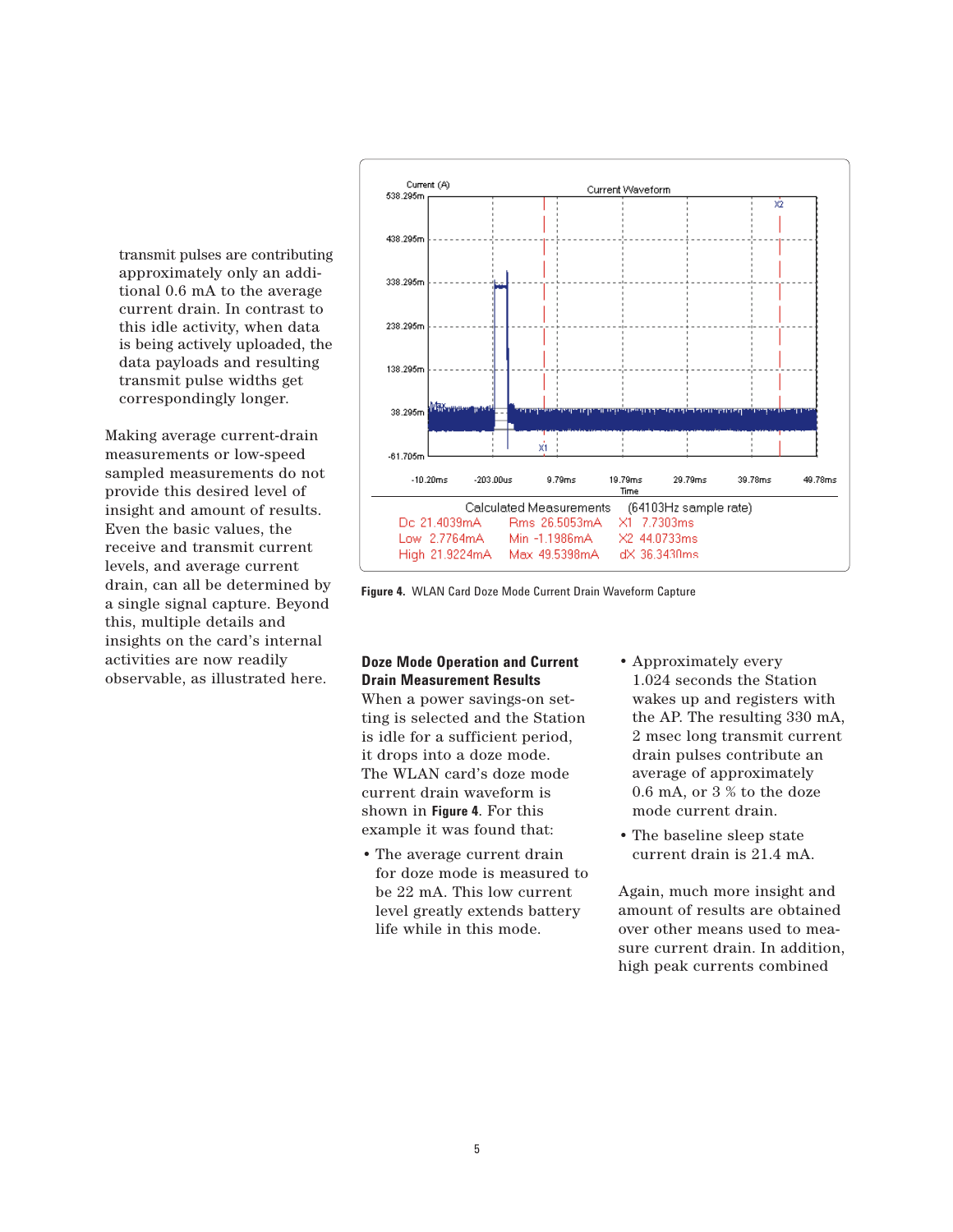with low average and minimum values demand more measurement accuracy and range of the instrument. The 66319B and 66321B DC sources feature multiple measurement ranges, high accuracy, and low offset error, making them well suited for measuring doze mode current drain.

#### **Running Long-term Trials Validates Power Consumption**

Because the power consumption is high when the Station is active, the effectiveness of power savings operation is in large part a function of how well the Station can minimize time spent active, and then drop back to a doze mode for the remaining time. Another factor is using sufficient, but not excessive transmit power. Use patterns are extremely random and vary greatly among users. Also, frequent background activity occurs



**Figure 5.** Power Savings-on Long-term Power Consumption Data Log

to address necessary system housekeeping. In practice achieving an effective power savings is a difficult task for WLAN operation. Adequate Station performance and response times are in constant conflict with its power savings.

There is really no substitute for developing good use models that account for the range of user patterns and running actual long-term trials to verify actual performance and power consumption. The effectiveness of the power savings algorithm, as well as any unexpected consequences, becomes apparent.

As a simple illustration, the 14565B software, set to its Data Log Mode, was used to validate long-term power consumption for the Station's three different power savings settings, by running 30-minute trials for each, under mostly idle activity. The resulting data log for the normal power savings-on setting is shown in **Figure 5**. A 30.9% power savings was realized over the power savings-off setting. Even greater benefit was observed in the maximum power savings-on setting, but at the consequence of poor networking performance due to too slow of a response time.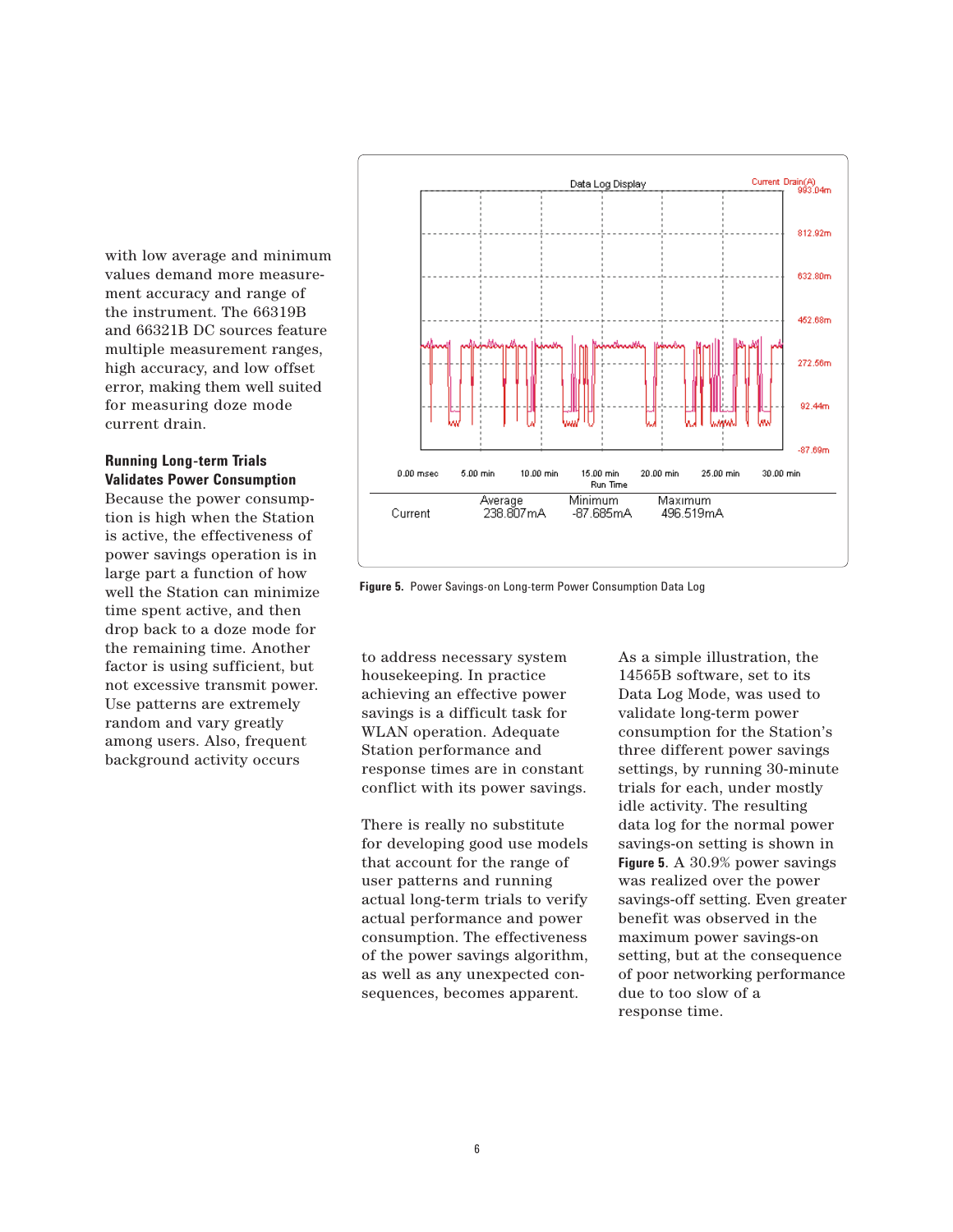### **Statistical Analysis for Optimizing Power Savings Algorithms**

The current drain amplitude's relative occurrence distribution (histogram) for long-term operation is useful for evaluating the effectiveness of power savings algorithms. By using the 14565B software, set to its Complimentary Cumulative Distribution Function (CCDF) Mode, differences can be quantified for the WLAN card's power savings-off and -on settings, as shown in **Figure 6**. A CCDF graph is an alternate form of histogram. The key advantage of using a CCDF graph is it gives a concise way to quantify and compare the relative duration at a given amplitude to determine differences between the two trials. A data log alone is not well suited for this task. Here it was determined the normal power savings-on setting allowed the WLAN card to drop into its doze mode 31.5% of the time, providing the 30.9% power consumption savings over the power savings-off setting.

An outcome of this testing suggests it would be more effective to improve the power savings response time, rather than trying to reduce the doze mode current, because in practice the WLAN card was able to drop into doze mode only 31.5% of the time.



**Figure 6.** CCDF Analysis Quantifying Power Savings Gains

### **Summary**

Critical to the success of WLAN network cards is minimizing their current drain. As such considerable efforts for reducing power is being made on all aspects of their design. These efforts all start with having an effective means for measuring and evaluating the current drain for their various operating modes and assessing the impact of subsequent design improvements. Going beyond basic measurements, analyzing the dynamics of the current drain signal provides valuable insight to the WLAN card's behavior. Long-term trials with corresponding current measurement are useful for optimizing power savings algorithms.

The Agilent 66319B and 66321B DC Sources have specialized capabilities well suited for powering and measuring the current drain on WLAN cards, including high speed digitizing and multiple measurement ranges. Accurate current drain levels for the WLAN card's receive, transmit, and sleep states are easily measured.

The Agilent 14565B Device Characterization Software captures, analyzes, and visualizes dynamic current drain activity over long periods of operation. Operated in conjunction with running trials simulating actual use makes it ideal for evaluating and optimizing WLAN network card designs and their power management algorithms during development.